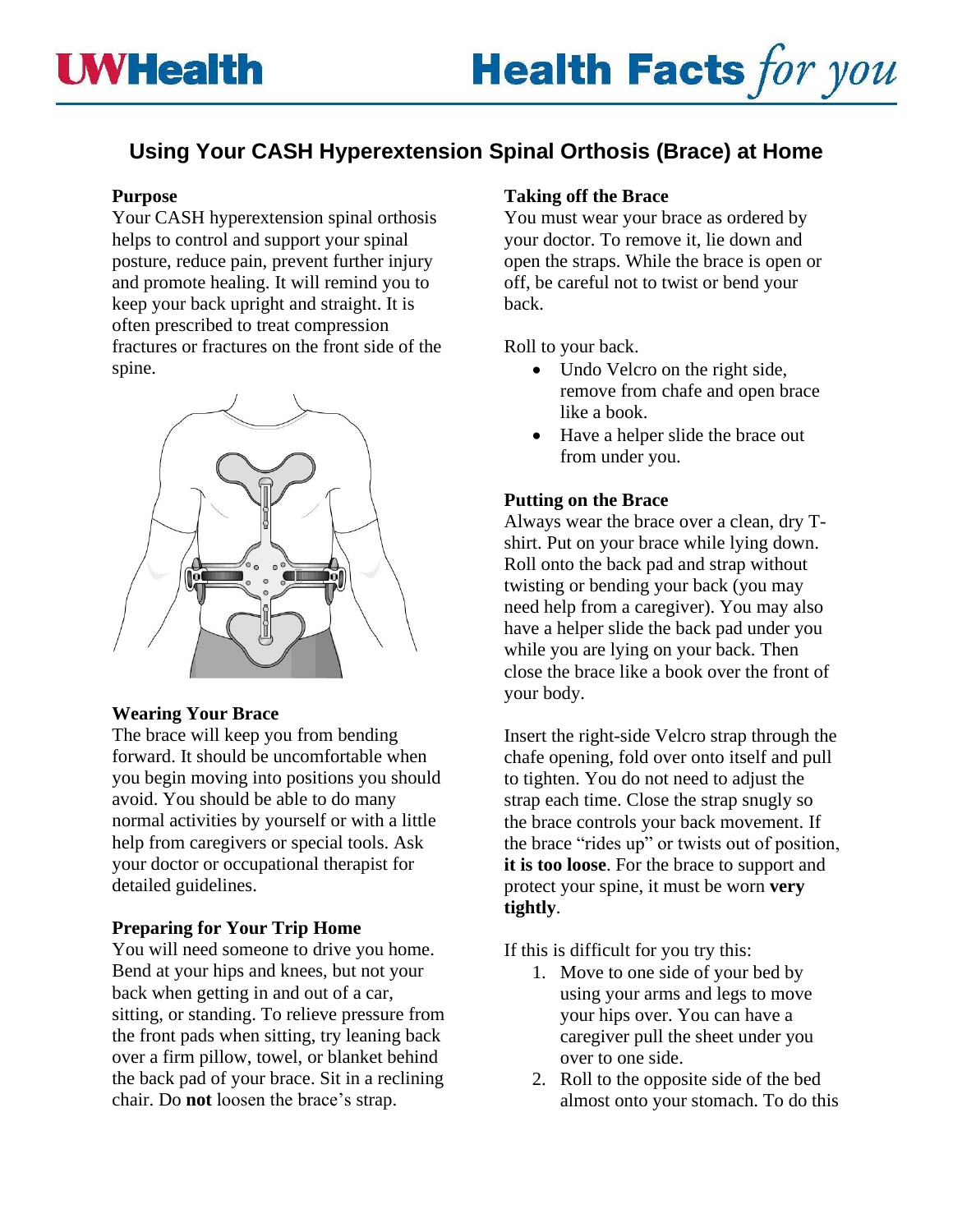bend both legs by sliding your heels toward your buttocks.

- 3. Push with your heels and roll onto your side. Do not twist! Roll like a log.
- 4. Have your caregiver position the front half of the brace with you lying on your side. Make sure the upper pad is across your breastbone or sternum and the lower pad is across the front of your lower trunk or pubic bone.
- 5. Next, position the back of the brace around to your back or slide it under the side of your body.
- 6. Hold the pieces of your brace in place and log roll onto your back.
- 7. Attach the front and back pieces of the brace together as above using the Velcro strap.
- 8. Check to see that the brace is aligned before getting up. Adjust if needed.

#### **Showering/Bathing**

If your doctor has ordered you to wear your brace at all times when standing or sitting, you can wear the brace in the shower. You can have a sponge bath while lying on your bed without the brace. If you cannot wash and dry under pads of the brace while wearing it, you will need to lie on your bed and remove the brace for a short time. Be careful not to twist or bend your back while it is off. After your skin and the pads are all dry, put on a T-shirt and apply the brace snugly before sitting or standing. The brace may be worn with wet straps or you can dry the straps with a hair dryer set on low.

If your doctor allows you to shower without the brace, remove it just before starting the water and put it on again as soon as you dry off. While it is off, be careful not to twist or bend your back. This is **only** for patients who have their doctor's permission.

#### **Sleeping in the Brace**

Your doctor will tell you if you should wear your brace while sleeping or lying down. Your doctor may change these instructions during your course of treatment. If you can remove the brace while sleeping, be sure to put it on **before** you get up. If you need to go to the bathroom during the night, it may be easier to keep the brace on.

#### **Cleaning the Outside of Your Brace**

Wipe off the outside with a damp or soapy cloth, or baby wipe and then dry. The straps can air dry while the brace is being worn. The Velcro hook fastener will hold best if all the lint is removed.

#### **Cleaning the Inside of Your Brace**

When your brace is removed for your bath, wipe the inside with a damp cloth or baby wipe. If you prefer, you may also use a mild soap that you would use on your skin. Rinse the soap from the brace and dry the entire inside before you put it on again.

#### **How long do I need to wear the brace?**

Your doctor will decide how long you need to wear your brace. Follow your doctor's advice, even if you feel better and would like to stop wearing it sooner. Your doctor will be checking your progress and will decide what is in your best long-term interest.

#### **Things to Remember**

Do not expect to be able to move in all directions or sit in all types of chairs. The brace is designed to limit certain motions and positions.

If you have redness in certain spots or around your brace, call your orthotist, the person who made or fit your brace. They can make changes to your brace so it will not rub. Redness over a large area of skin or pink skin is normal.